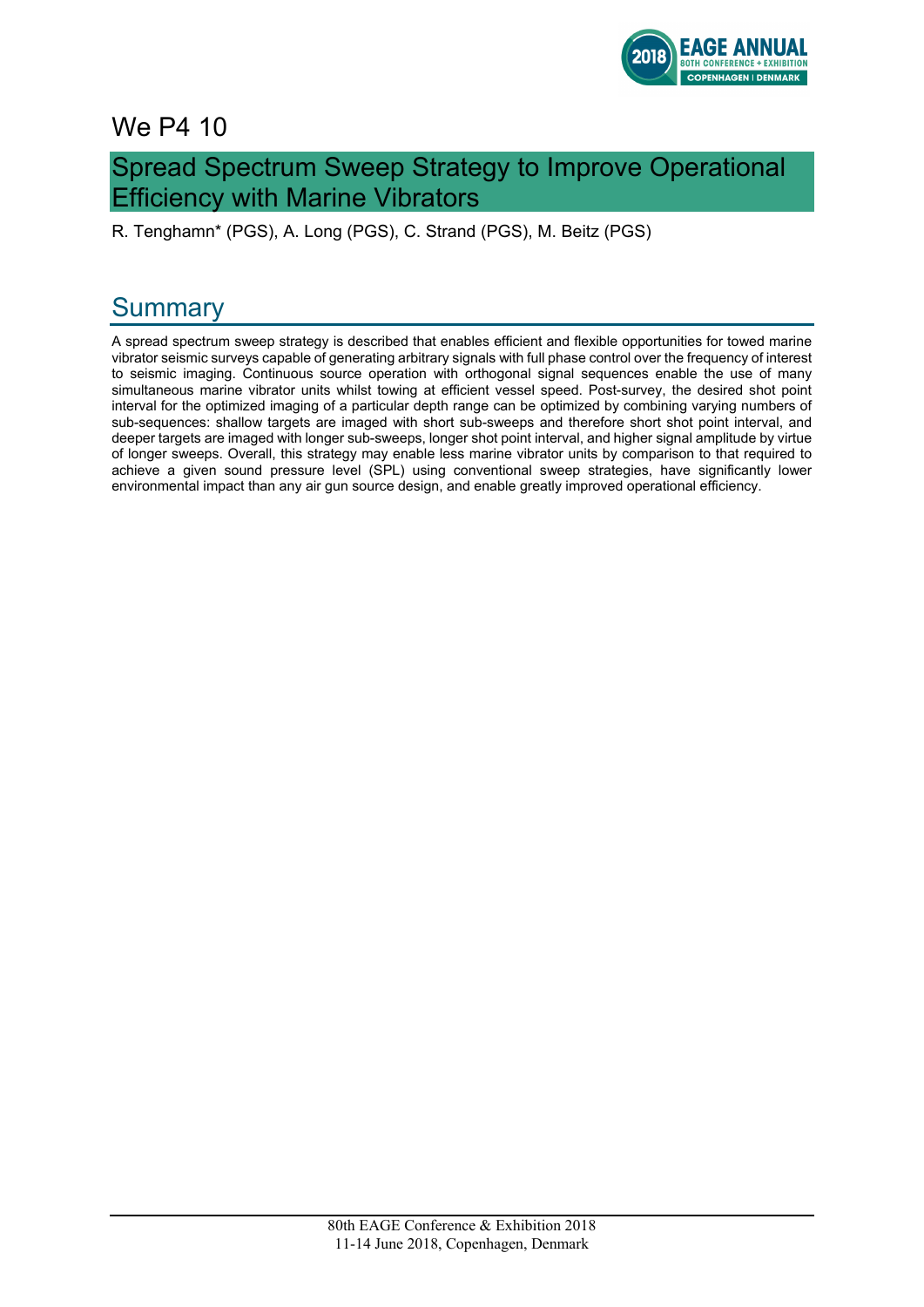

### **Introduction**

Tenghamn (2006) describes a flextensional marine vibrator (MV) concept that can be towed as an alternative to air guns in marine seismic surveys. An electric driver mechanism translates a sweep signal into a controlled displacement of the water around the hollow shell of the MV unit, modified in real time using an iterative learning circuit (ILC) feedback mechanism that simultaneously maintains a designated emitted signal spectrum whilst attenuating unwanted harmonics above the seismic frequency range of interest by more than 40 dB. By careful engineering, two resonance frequencies are created within the seismic frequency range of interest, thereby enabling a highly efficient source wavefield generation with relatively uniform amplitudes over a frequency range of about 5-100 Hz using two complementary MV units: a larger 'Subtone' unit emitting 5-25 Hz and a smaller 'Triton' unit emitting 25-100 Hz. Each MV unit has a far-field amplitude  $[A(f)]$  that can be approximated as follows:

 $A(f) = SPL - 10\log_{10}(s$  weep bandwidth  $) + 10\log_{10}(s$  weep length (1)

For a given SPL, a longer sweep length increases the energy emitted, and a broader bandwidth dilutes the energy over more frequencies.

Whilst 'conventional' MV acquisition uses sequential sweeps, each sweep using a common master signal, probably separated by listening times, we propose instead to use continuous sweeps wherein orthogonal sweeps sequences are used. An example strategy would use Gold sequences (Dixon, 1994); a type of binary sequence used in telecommunication (CDMA) and satellite navigation (GPS). Gold sequences have bounded small cross-correlation within a set, which is useful when multiple devices are broadcasting in the same frequency range (see Figure 1).



*Figure 1 (left) Autocorrelation of Gold sequence G511a; (middle) Amplitude spectrum for Gold sequence G511a; and (right) Cross-correlation of Gold sequences G511a and G511b*.

The ILC aspect of the MV concept described by Tenghamn (2006) enables the generation of arbitrary signals with full phase control over the entire frequency band of interest for seismic imaging, making it possible to use advanced spread spectrum signal encoding for MV operations. Figure 2 shows a comparison of a linear sweep vs. a spread spectrum sweep using a compact MV array: note that both sweeps contain the same signal bandwidth. A strategy is introduced below that may significantly reduce SPL per Hz whilst simultaneously improving operational efficiency.

### **Spread Spectrum Sweep Strategy**

As schematically shown in Figure 3, spread spectrum sweep signals are designed and denoted here as a 'full sequence'; for example, 40 seconds in duration. The full sequence comprises sub-sequences, for example, Gold sequences, that can be separated by correlation in signal processing, and accordingly combined as required. The length of each sub-sequence is indicative of the shortest achievable shot point (SP) interval after autocorrelation. Increasing numbers of (sequential) sub-sequences can be combined to achieve higher amplitudes for deeper targets—sacrificing spatial resolution (via coarser effective SP interval) without unacceptably compromising seismic image quality because of the lower frequencies available at depth after attenuation.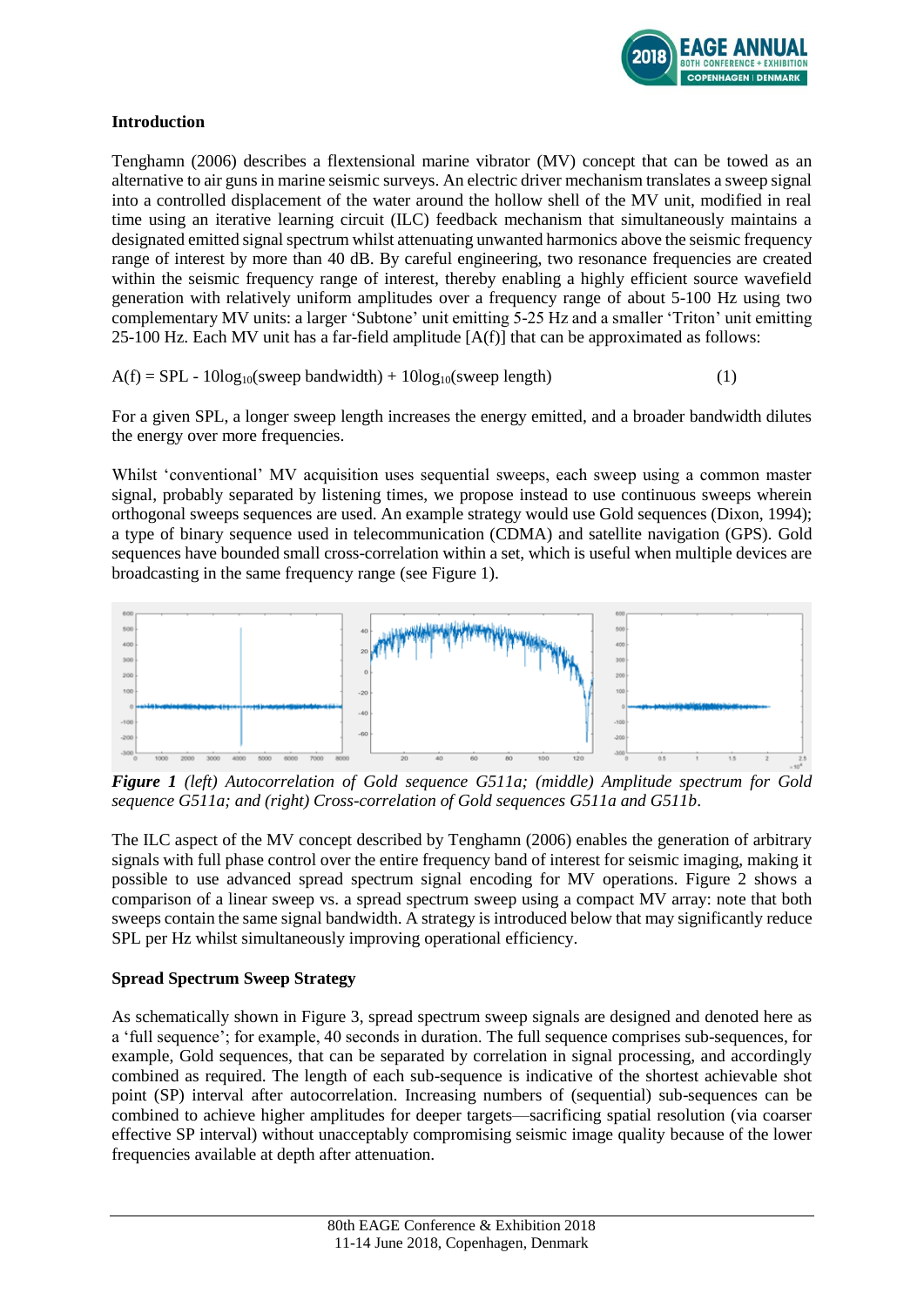



*Figure 2 (A) Linear MV sweep signal; (B) Autocorrelation of A; (C) Spread spectrum MV sweep; and (D) Autocorrelation of C*.

It can be easily demonstrated how longer sub-sequences will correspond to higher amplitudes at the depth being imaged. Let a reference scenario be the use of 5 second linear sweeps followed by 5 second listening time. If a continuous sweep strategy is used with a new orthogonal sub-sequence every 5 seconds, an additional 3 dB amplitude will be available for imaging. Furthermore, increasing the subsequence length to 10 seconds, or 20 seconds, or 40 seconds (i.e. doubling) will correspondingly increase the amplitude in each scenario by 3 dB as defined in equation (1), such that a 40 second subsequence enables the amplitudes to be 12 dB higher than the reference scenario. It follows that the number of MV units being used could be reduced by a factor of four without reducing the effective source amplitude by comparison to the reference scenario: the MV array used could therefore be compact and logistically very efficient. From the perspective of operational flexibility small and lower cost source vessels could then be considered for multi-vessel operations such as wide-azimuth (WAZ) and full-azimuth (FAZ) towed streamer surveys, or ocean bottom node (OBN) surveys.



*Figure 3 Spread spectrum sweep strategy: Subsequences of varying duration can be selected from the full sequence and used in signal processing to optimize the seismic imaging of different target depth ranges (refer to Figure 4)*.

Figure 4 simulates the use of different sub-sequence lengths for the optimized imaging of different depths. Note that the use of long sub-sequences (Figures 4B and 4C) is appropriate for large depths but the spatial frequency of shallow events is compromised. In contrast, the use of short sub-sequences (Figures 4D and 4E) is appropriate for the higher resolution imaging of shallow events. In both scenarios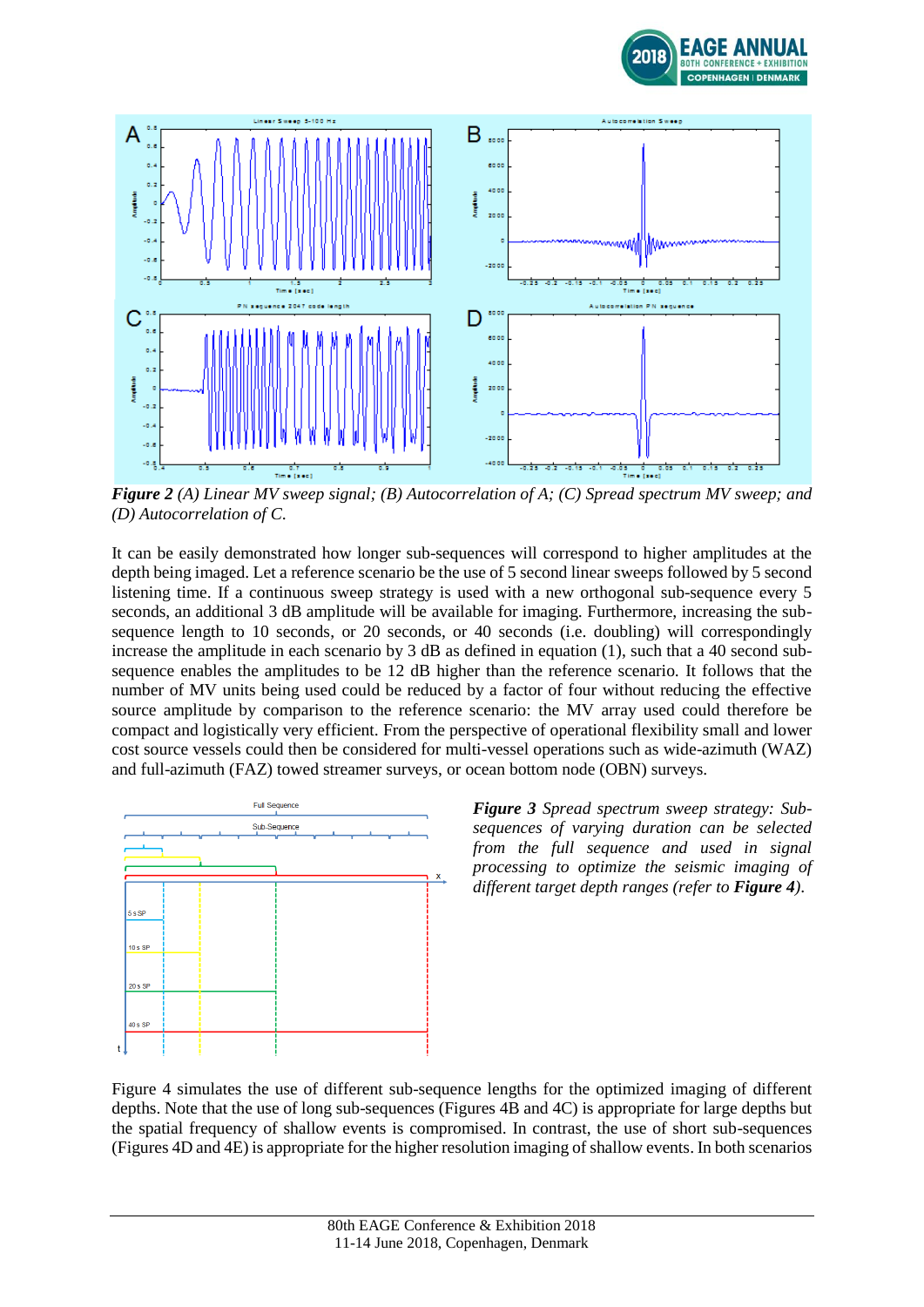

the different outcomes are achieved using the same continuous spread spectrum sweep 'full sequence' without having to synchronise the sweep design to any designated spatial shot points.



*Figure 4 Synthetic data spread spectrum simulations: (A) 0-4 s synthetic stack generated with the autocorrelation of a 5 s sub-sequence (note the shallow and deep windows used for B-D); (B) 0.5-1.5 s result from a 40 s sub-sequence and 100 m SP interval; (C) 1.5-2.5 s version of B; (D) 0.5-1.5 s result from a 10 s sub-sequence and 12.5 m SP interval; (E) 1.5-2.5 s version of D.*

### **MV Field Tests with Spread Spectrum Sweeps**

Spread spectrum sweeps were tested in the field several years ago using a previous generation of MVs. One stationary ocean bottom cable was traversed with an airgun array (600 in $3$  volume) and MVs (separately) emitting both linear and spread spectrum sweeps. Selected acquisition parameters are summarized in the table to the right.

The spread spectrum sweep line is compared to the airgun line in Figure 5, showing the potential for spread spectrum signals to create high quality data. Note that this MV

| Number of receivers | 128                        |
|---------------------|----------------------------|
| Receiver distance   | $12.5 \text{ m}$           |
| Water depth         | $15 \text{ m}$             |
| Recording length    | 11 s linear sweep          |
|                     | 12 s spr-spectrum sweeps   |
| Number of sweeps    | 290 linear sweeps          |
|                     | 307 spr-spectrum sweeps    |
| Water depth         | $14-15 \text{ m}$          |
| Sweep length        | 6 s linear sweeps          |
|                     | 6.12 s spr-spectrum sweeps |
| Sweep frequencies   | 8-90 Hz                    |

version lacked the ILC phase control of the current version, hence the somewhat penalized deeper amplitudes in the lower part of Figure 5 (right panel). An advanced ILC system (Mougenot et al., 2017) now controls the phase to within  $\pm 1^{\circ}$  over all frequencies of interest.

#### **Environmental Considerations**

Modern air gun arrays use a combination of different air gun volumes during 'array tuning' (Dragoset, 2000) to yield a reasonably uniform amplitude over the seismic frequency range of interest with a peak SPL in the range of 240-250 dB (re 1  $\mu$ Pa at 1 m). In contrast, the MV concept of Tenghamn (2006) can yield a comparably flat spectrum using only one 'Subtone' and one 'Triton' unit. To meet the requirement of an amplitude spectrum close to 200 dB re 1 µPa, as specified by the Marine Vibrator Joint Industry Project (MVJIP) standards described in Schostak and Jenkerson (2015), a total of 12 MV units are needed: 8 Subtone and 4 Triton. As the peak SPL of 200 dB (re 1  $\mu$ Pa) corresponds to a resonance frequency in the output spectrum of each Triton MV, it follows that the peak SPL of 8 Triton units operating with conventional 25-100 Hz sweeps will be 218 dB (re 1  $\mu$ Pa), which is about 20-30 dB less than a typical air gun array.